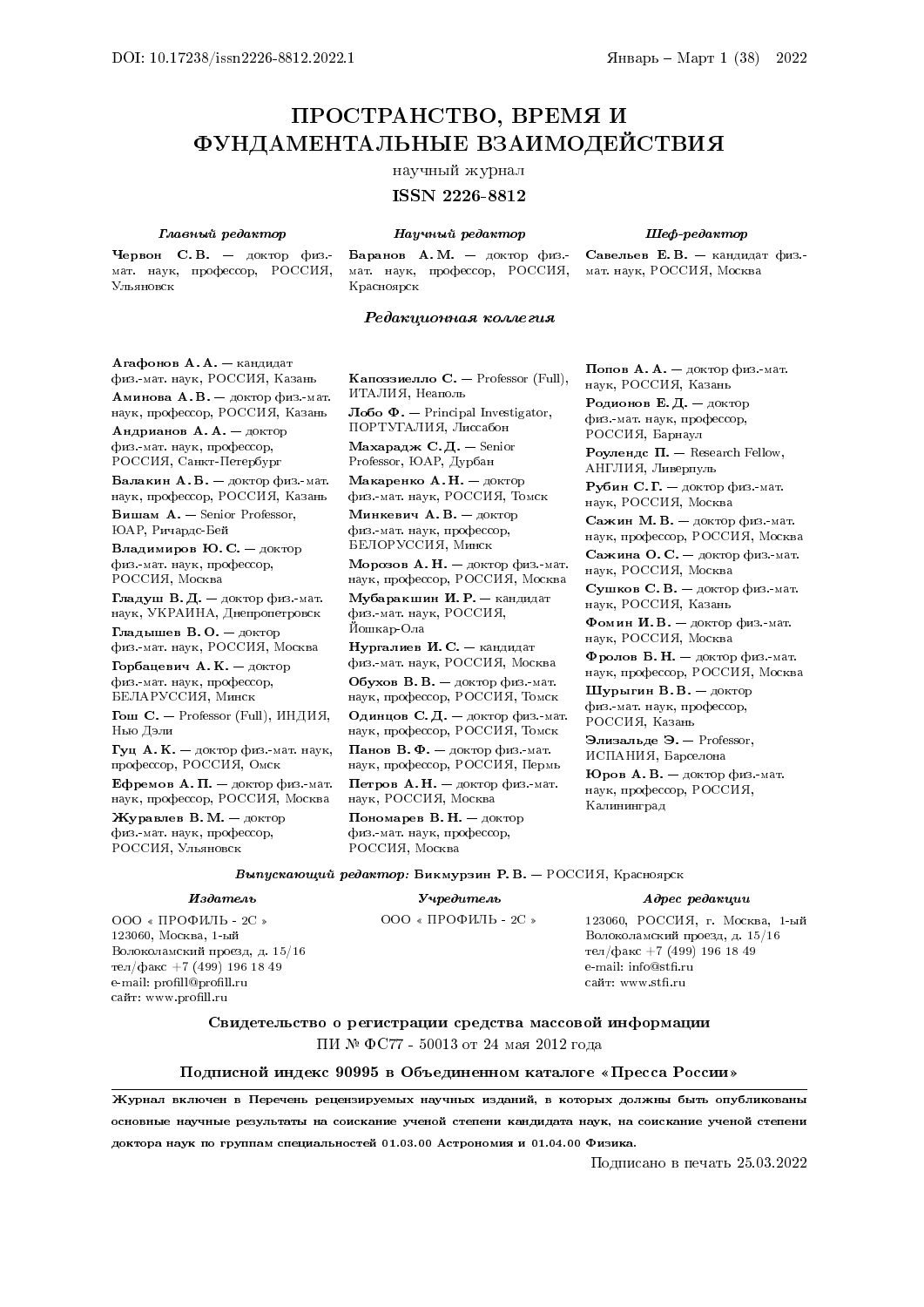# SPACE, TIME AND FUNDAMENTAL INTERACTIONS

# scientific journal ISSN 2226-8812

#### Editor-in-Chief

Chervon S. V. — Doctor of Physics and Mathematics, Professor, RUSSIA, Ulianovsk

Agathonov A. A. — Candidate of Physics and Mathematics, RUSSIA, Kazan

Aminova  $A \cdot V =$  Doctor of Physics and Mathematics, Professor, RUSSIA, Kazan

Andrianov A. A. — Doctor of Physics and Mathematics, Professor, RUSSIA, Saint-Petersburg

Balakin A.B. - Doctor of Physics and Mathematics, Professor, RUSSIA, Kazan

Beesham A. — Senior Professor, South Africa, Richards Bay

Capozziello S. — Professor (Full), ITALY, Naples

Elizalde E. — Professor, SPAIN, Barcelona

Fomin I. V. - Doctor of Physics and Mathematics, RUSSIA, Moscow

Frolov B.N. - Doctor of Physics and Mathematics, Professor, RUSSIA, Moscow

Ghosh S. — Professor (Full), INDIA, New Delhi

Gladush V. D. — Doctor of Physics and Mathematics, Professor, UKRAINE, Dnipropetrovsk

Gladyshev V. O. — Doctor of Physics and Mathematics, Assoc. Professor, RUSSIA, Moscow

Gorbatsievich A. K. — Doctor of Physics and Mathematics, Professor, BELARUS, Minsk

website: www.profill.ru

#### Scientific Editor

Baranov A. M. — Doctor of Physics and Mathematics, Professor, RUSSIA, Krasnoyarsk

#### Editorial Board

Guts A. K. — Doctor of Physics and Mathematics, Professor, RUSSIA, Omsk

Lobo  $\mathbf{F}$ . — Principal Investigator, PORTUGAL, Lisbon

Maharaj S. D. — Senior Professor, South Africa, Durban

Makarenko A. N. — Doctor of Physics and Mathematics, Assoc. Professor, RUSSIA, Tomsk

Minkevich A. V. — Doctor of Physics and Mathematics, Professor, BELARUS, Minsk

Morozov A. N. — Doctor of Physics and Mathematics, Professor, RUSSIA, Moscow

Mubarakshin I. R. — Candidate of Physics and Mathematics, Assoc. Professor, RUSSIA, Yoshkar-Ola

Nurgaliev I.S. - Candidate of Physics and Mathematics, RUSSIA, Moscow

Obukhov V. V. — Doctor of Physics and Mathematics, Professor, RUSSIA, Tomsk

Odintsov S. D. — Doctor of Physics and Mathematics, Professor, RUSSIA, Tomsk

Panov V. F. - Doctor of Physics and Mathematics, Professor, RUSSIA, Perm Petrov A.N. - Doctor of Physics

and Mathematics, RUSSIA, Moscow Ponomarev V. N. — Doctor of Physics and Mathematics, Assoc. Professor, RUSSIA, Moscow

### Managing Editor

Savelyev Eu. V. - Candidate of Physics and Mathematics, Assoc. Professor, RUSSIA, Moscow

Popov A.A. — Doctor of Physics and Mathematics, Assoc. Professor, RUSSIA, Kazan

Rodionov E. D. — Doctor of Physics and Mathematics, Professor, RUSSIA, Barnaul

Rowlands P. — Research Fellow, ENGLAND, Liverpool

Rubin S. G. — Doctor of Physics and Mathematics, RUSSIA, Moscow

Sazhin M. V. - Doctor of Physics and Mathematics, Professor, RUSSIA, Moscow

Sazhina O.S. - Doctor of Physics and Mathematics, RUSSIA, Moscow

Shurygin V. V. — Doctor of Physics and Mathematics, Professor, RUSSIA, Kazan

Sushkov S. V. — Doctor of Physics and Mathematics, Assoc. Professor, RUSSIA, Kazan

Vladimirov Yu. S. — Doctor of Physics and Mathematics, Professor, RUSSIA, Moscow

Yefremov A. P. - Doctor of Physics and Mathematics, Professor, Corresponding Member of RANS, RUSSIA, Moscow

Yurov A. V. — Doctor of Physics and Mathematics, Professor, RUSSIA, Kaliningrad

Zhuravlev V.M. - Doctor of Physics and Mathematics, Professor, RUSSIA, Ulyanovsk

Issue Editor: Bikmurzin R. B. — RUSSIA, Krasnoyarsk

#### Publisher OOO «PROFILL - 2S» 123060, Moscow, 1 Volokolamsky passage, 15/16 fone/fax +7 (499) 196 18 49 e-mail: profill@profill.ru Founder OOO «PROFILL - 2S» Address 123060, RUSSIA, Moscow, 1 Volokolamsky passage, 15/16 fone/fax +7 (499) 196 18 49 e-mail: info@stfi.ru website: www.stfi.ru

The certificate on registration of mass media ПИ № ФС77 - 50013 from 24 May 2012

Subscription index 90995 in the incorporated catalogue «Press of RUSSIA»

Journal is included in the List of peer-reviewed scientific publications, where must be published basic scientific results on competition of a scientific degree of Candidate of Sciences (Ph.D.) and Doctor of Science

Signed to print 25.03.2022